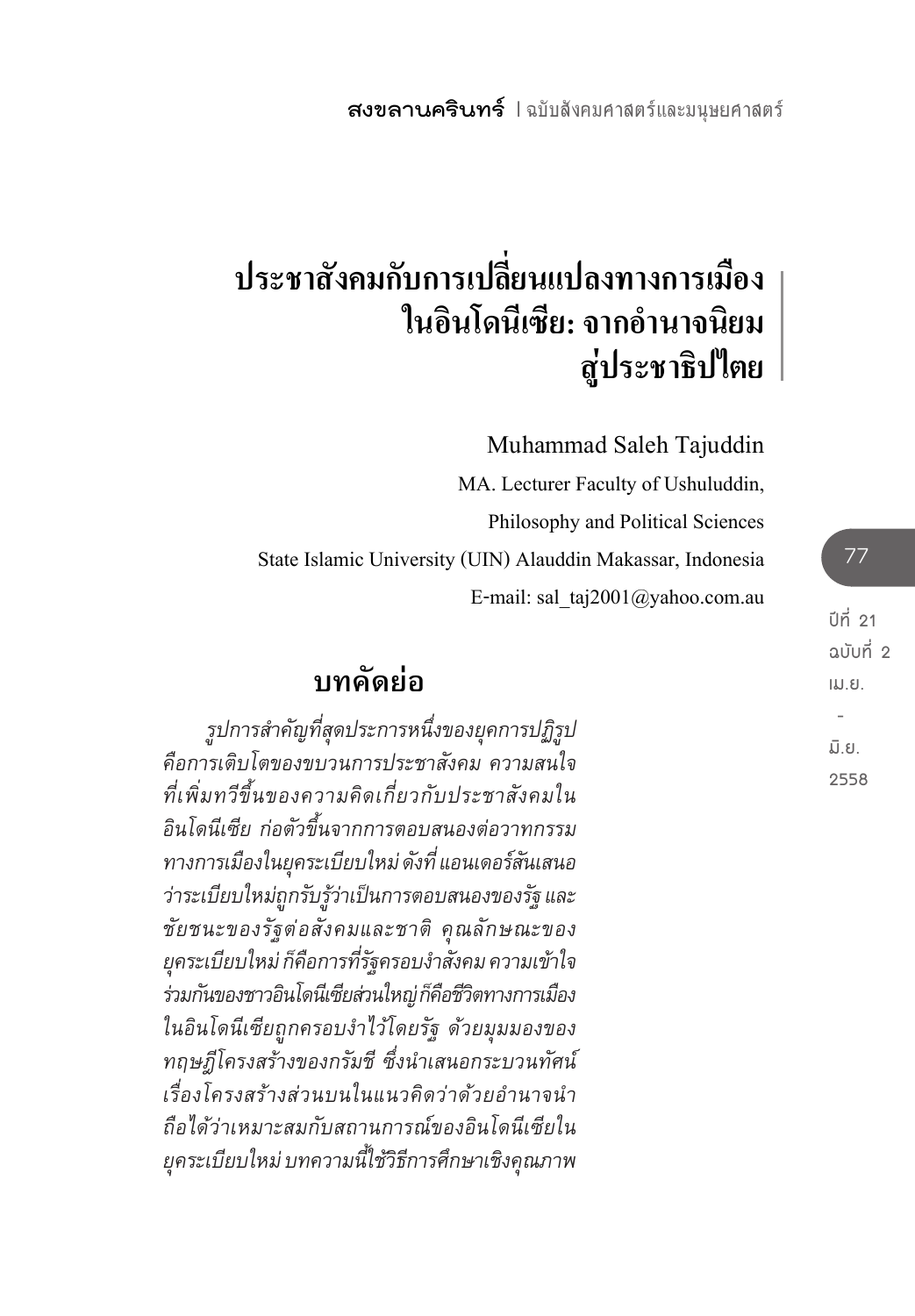*และค้นคว้าเอกสาร ได้แก่ หนังสือและวารสาร ที่มีรายชื่อ เกี่ยวข้องกับหัวข้อที่ศึกษา ตลอดจนเอกสารประกอบ การสัมมนาต่างๆ โดยเน้นศึกษาวิเคราะห์ในส่วนของ ประวัติศาสตร์และสังคมวิทยาของขบวนการประชาสังคม กับการเปลี่ยนแปลงทางการเมืองในอินโดนีเซีย ทั้งนี้ การเปลี่ยนแปลงดังกล่าวเป็นผลสืบเนื่องมาจาก การเกิดขึ้นของประชาสังคมในอินโดนีเซีย โดย ขบวนการดังกล่าวเป็นผลสืบเนื่องจากหลายปัจจัย เช่น ลัทธิอ�ำนาจนิยมของยุคระเบียบใหม่ การฉ้อราษฎร์ บังหลวง และก�ำลังทหารของอินโดนีเซีย*

**ค�ำส�ำคัญ:** การฉ้อราษฎร์บังหลวง, ประชาธิปไตย, ประชาสังคม, ระเบียบใหม่, ลัทธิอำนาจนิยม, ยุคการปฏิรูป

**Vol. 21 No. 2 Apr. - Jun. 2015**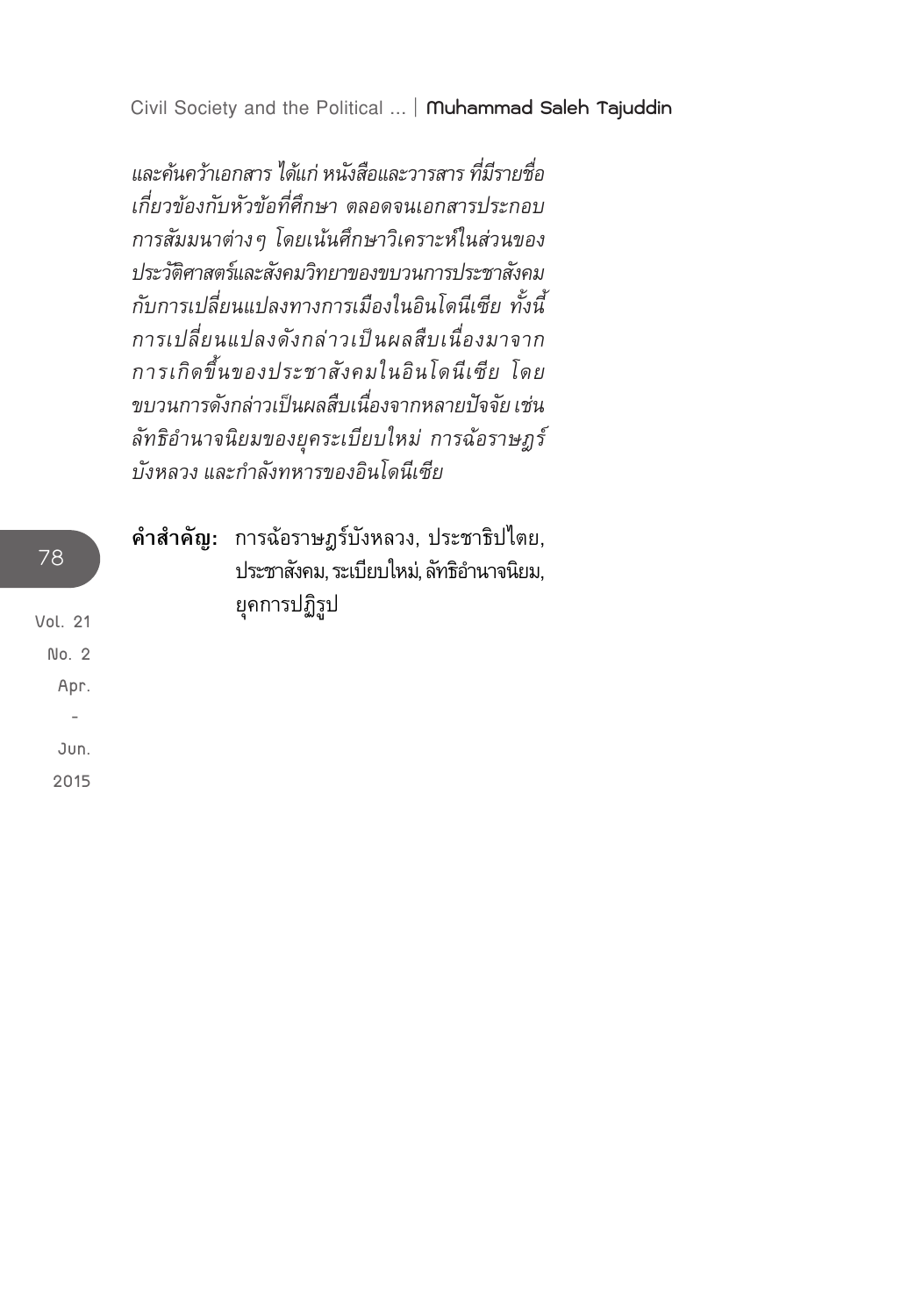**สงขลานครินทร์**|ฉบับสังคมศาสตร์และมนุษยศาสตร์

# **Civil Society and the Political Change in Indonesia: From Authoritarian to Democracy**

Muhammad Saleh Tajuddin

MA. Lecturer Faculty of Ushuluddin, Philosophy and Political Sciences State Islamic University (UIN) Alauddin Makassar, Indonesia E-mail: sal\_taj2001@yahoo.com.au

# **Abstract**

One of the most important aspects of the Reformation Era is the rise of civil society movements. Increasing attention to the idea of civil society in Indonesia emerged as a reaction to the political discourse the New Order Era. Anderson argues that the New Order is well understood as the reaction of the state and its triumph vis-a -vis society and nation. One of the major characteristics of the New Order Era was the dominance of the state over society. A common wisdom among most Indonesians is that political life in Indonesia is strongly dominated by the state. Based on the structural theory of Gramsci that representing the supra-structure paradigm based on the concept of hegemony, and it is suitable with the situation in Indonesia during the New Order Era. This writing is qualitative research and using library research. The sources are books and journals on similar research topics, and conference papers. The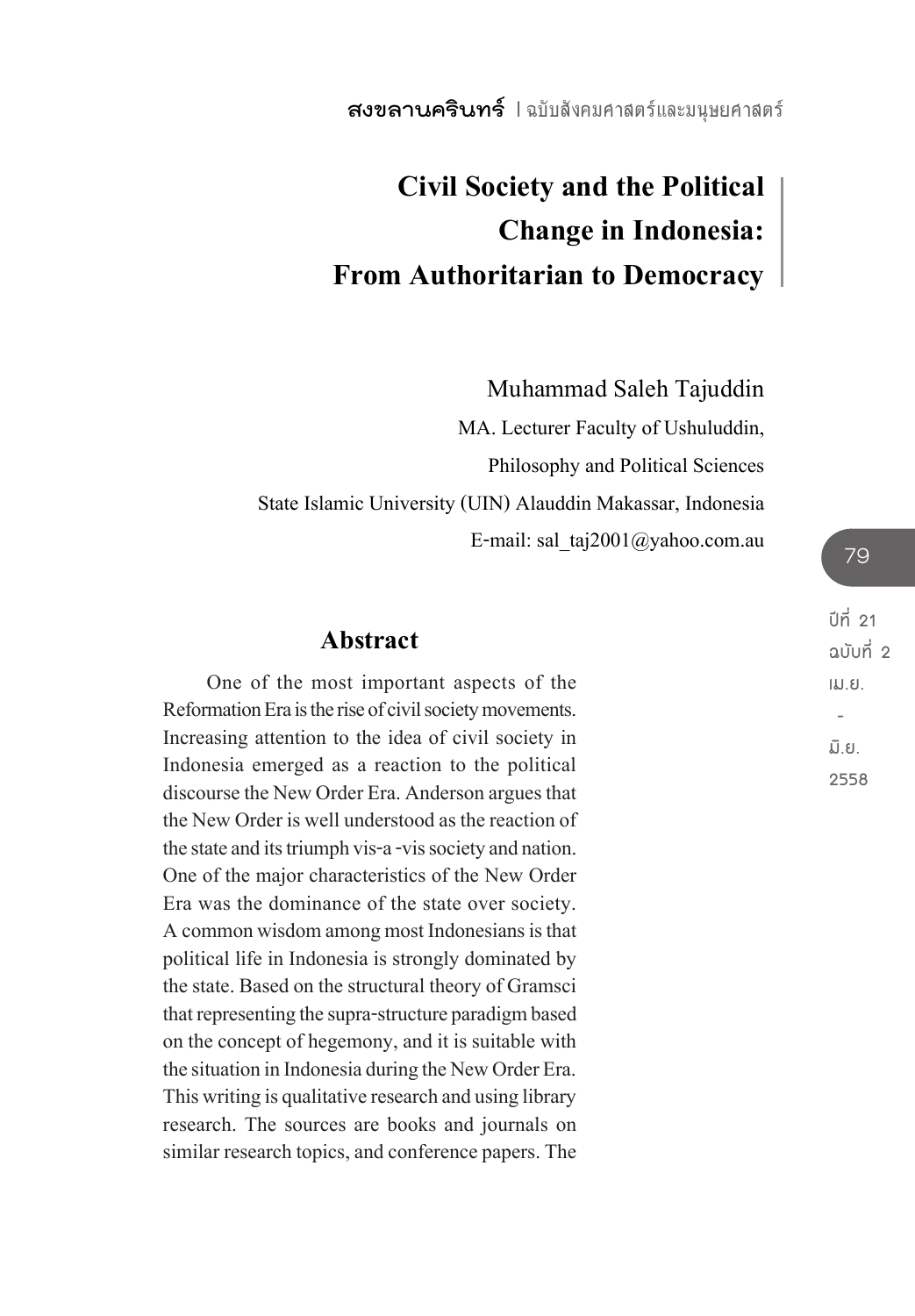study analyses the historical and sociological aspects of civil society and political change in Indonesia. In fact, the change was caused by the emergence of civil society movement in Indonesia. The movement were caused several factors, such as the authoritarianism of the New Order Era, corruption, the Armed forces of Indonesia.

**Keywords:** authoritarianism, civil society, corruption, democracy, new order, Reformation Era.

80 **Vol. 21 No. 2 Apr. - Jun. 2015**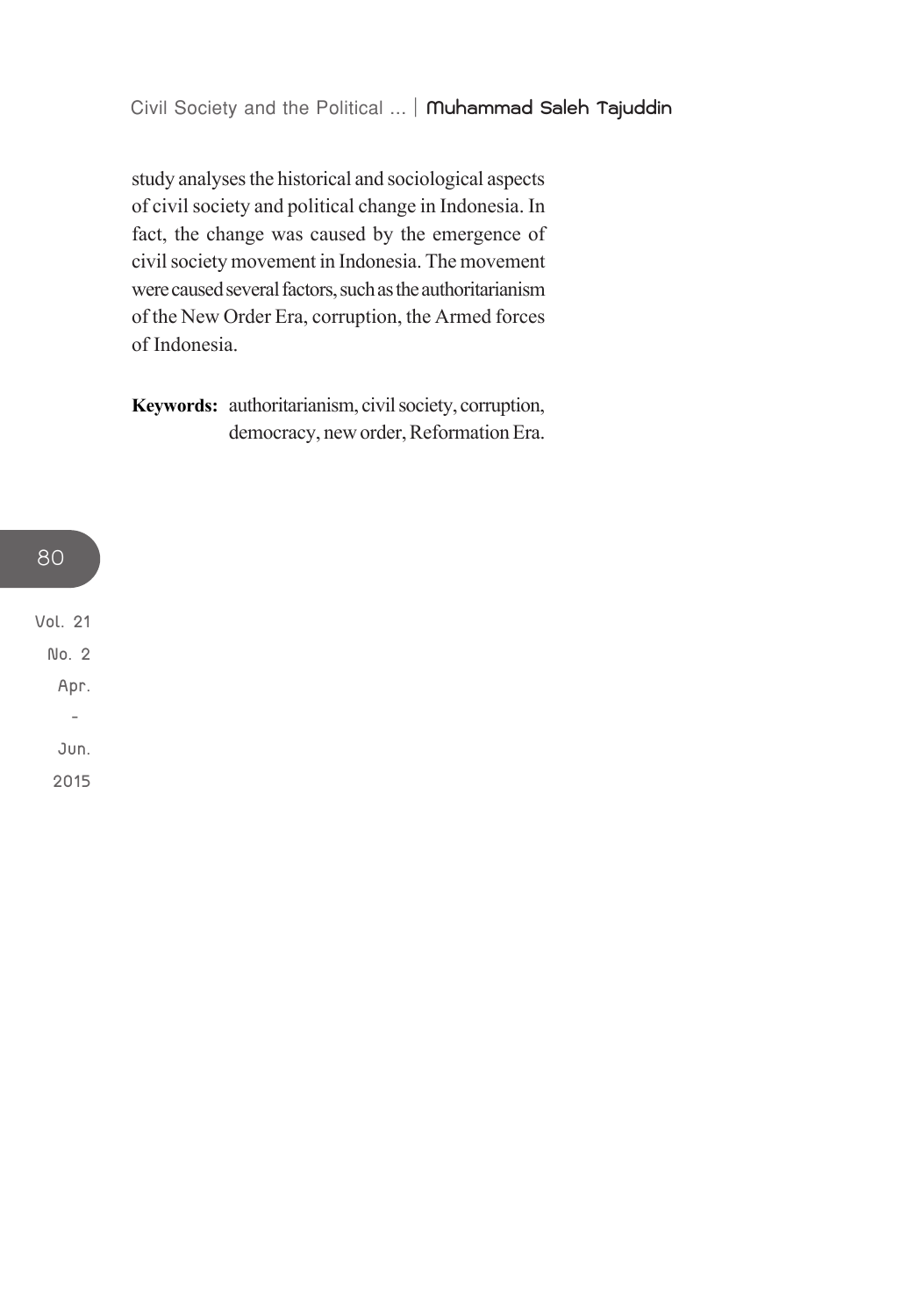# **1. Introduction**

The development of state and civil society relation from authoritarian New Order Era to democracy of Reformation Era is a reflection of Anthony Giddens's theory, concerning dialectic of control, where the relation between state and civil society is relatively equal.<sup>1</sup> The hegemony of state and civil society in New Order Era is the consequence of authoritarian New Order government. This situation is change during the post-Suharto Indonesia.

The evaluation of democracy in Indonesia has generally been based on the analysis of domestic political conditions, but the present era of globalization has brought new ideas and political attitudes. During the period of 1989-1999 Suharto and other political leaders embraced the idea of keterbukaan or "openness", relaxing restrictions on demonstrations and censorship of the press. The period saw various controversial topics such as human rights abuses move into public discourse. Despite criticism from dissidents that this was a sham, the regime's efforts were genuine. Even the Armed Forces confined themselves to a non-partisan role during the 1992 election campaign and public debates were allowed concerning the limitation of presidential incumbency and the national leadership succession.<sup>2</sup>

The period of openness came to an end in 1994 when Suharto sensed the danger in offering greater political freedoms to the populace. Attempts to reassert state authority through a combination of the carrot **ปีที่ 21 ฉบับที่ 2**

81

 **- มิ.ย. 2558**

**เม.ย.**

<sup>&</sup>lt;sup>1</sup> Anthony Gidden,. The Constitution of Society: Outline of the Theory of Structuration University of California Press. 1984.

 $2$  Michael Van Langenberg, "Analysing Indonesia's New Order State: A Keywords Approach." In RIMA: Review of Indonesian and Malaysian Affairs, Vol 20 (No 2), Sydney: The University of Sydney, Summer 1986, p. 220.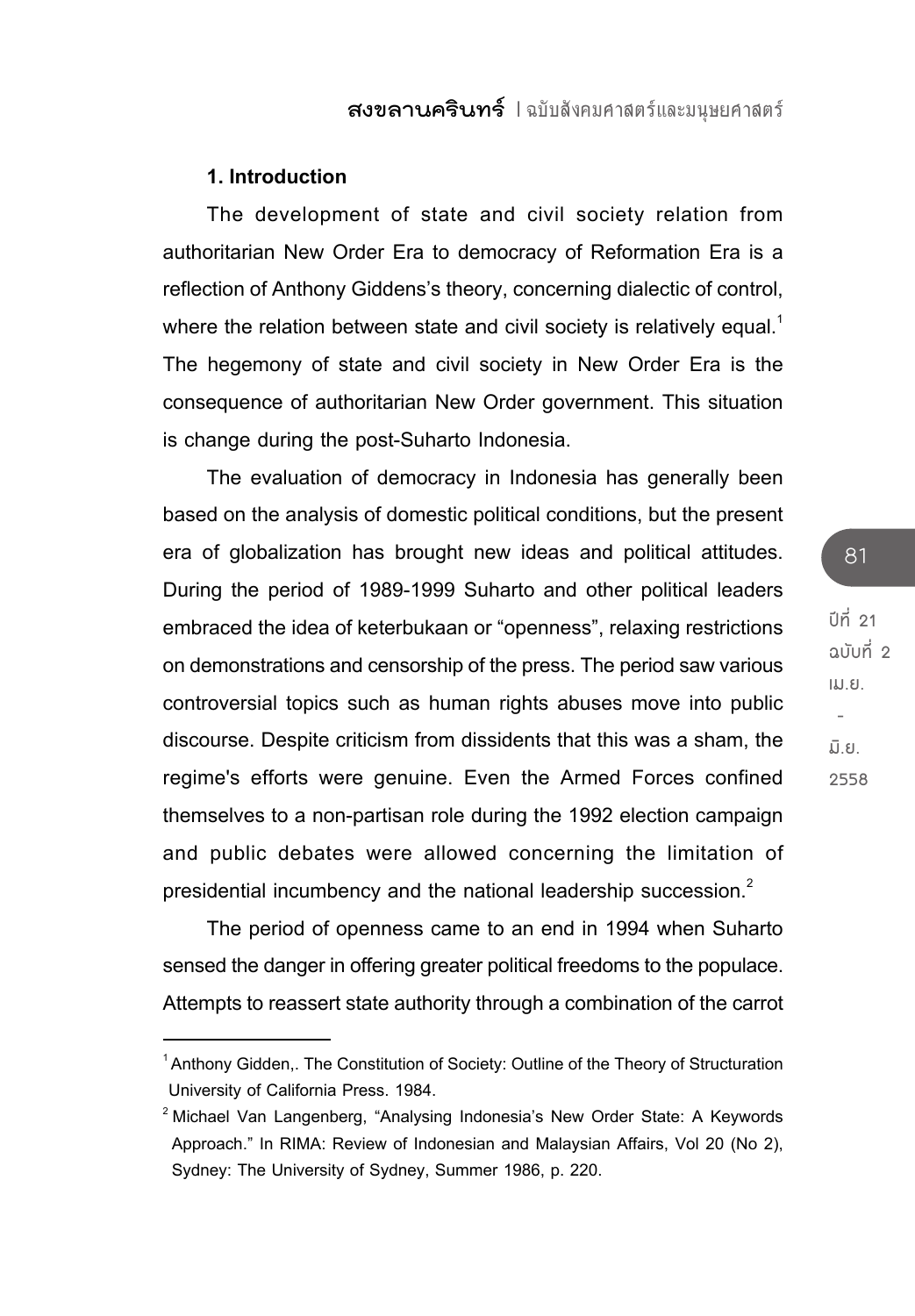and the stick in subsequent years only provided more incentive for the expansion of public discourse and the development of civil society organizations.<sup>3</sup>

To bring idea into focus, I will dicuss about the condition of civil society during the New Order structure, and Reformation Era and its impact on civil society.

#### **The New Order Structure vs. Civil society**

The most important element in the rise of civil society movements in Indonesia was the authoritarianism of the New Order era. The 'New Order' refers to the period of Suharto's rule. It dated from 1966, following the decimation of the Communist Party of Indonesia and the collapse of Sukarno's government in 1965. The transfer of power from Sukarno to Suharto effectively ended the role of political parties and associated mass organisations, and gave the state absolute power over society.

In operating its administration, the New Order regime chose intellectuals and technocrats as power partners, a strategy which strengthened its main political body, the Golkar or "Functional Grouping". The New Order's first move was away from Sukarno's populism towards corporatism, which entailed the linking of social institutions and organisations into the state apparatus. $4$ 

President Suharto and his New Order regime were very successful at doing this during more than three decades in power. According to

<sup>&</sup>lt;sup>3</sup> Muhammad Saleh Tajuddin, The Role of ICMI on the Development of Indonesian Civil Society: Study on Transition Era (Makassar: Lintas, 2006), p. 62.

<sup>4</sup> M. Rusli Karim, Negara dan Pinggiran Politik Islam, Yogyakarta: Tiara Wacana, 1999, p. 26.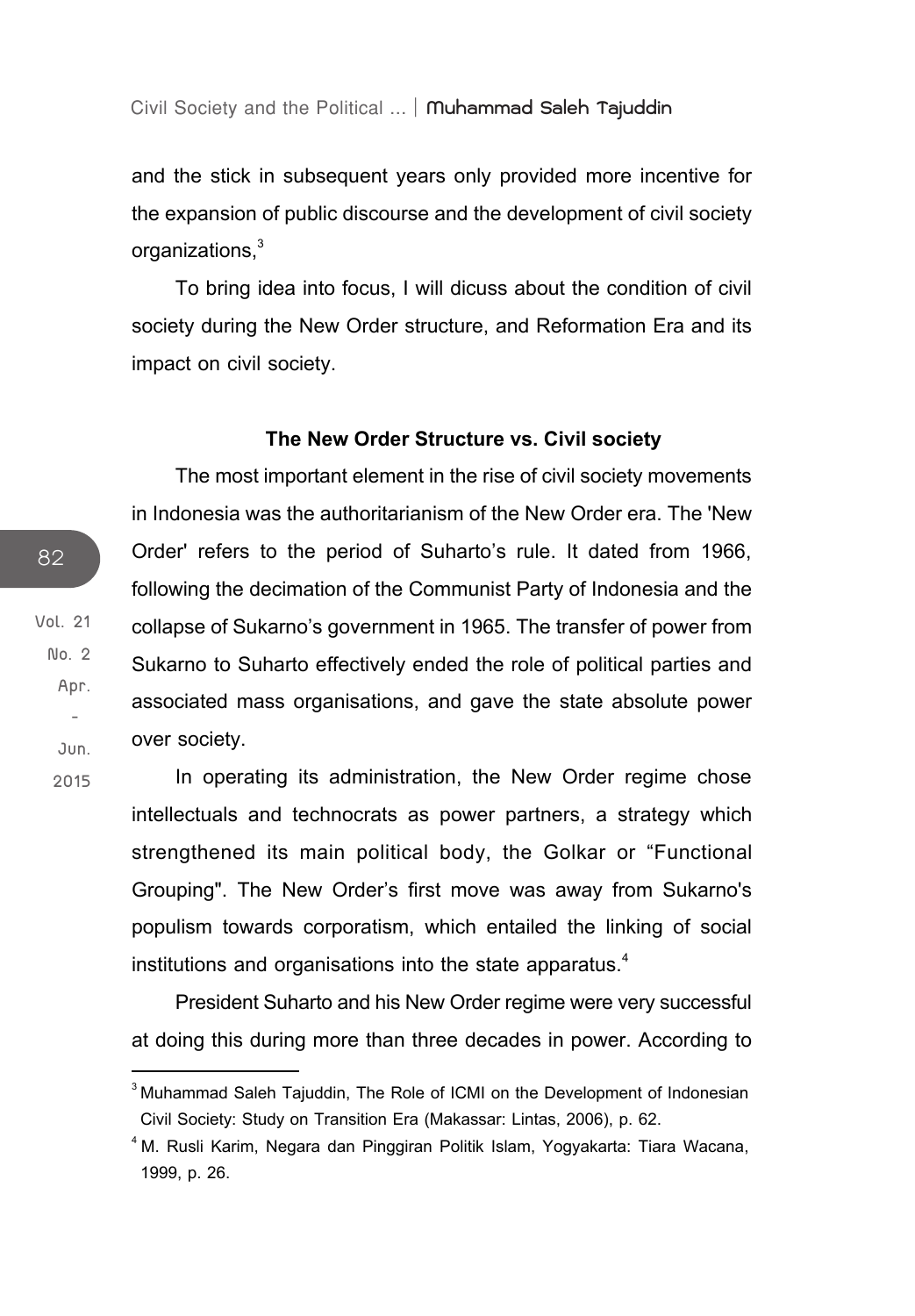Eklof, up to mid-1997 the regime was successful in economic growth, which brought about increased standards of living for the majority of the Indonesian people. However it also brought its fair share of traumatic social change. The regime continued to rely on its ruling formula of combining authoritarian controls with a degree of popular legitimacy mainly derived from the economic benefits flowing to the majority of Indonesians. $^{\mathrm{5}}$ 

The New Order saw a restructuring of the political system in which the independence and influence of the political parties was severely circumscribed. Several of the parties experienced pressure and manipulation from the government in their internal affairs, and those parties that were not banned after the 1971 election were pressed to merge to form two non-government parties. As a result, four Muslim parties merged to form the United Development Party, Partai Persatuan Pembangunan (PPP) and three nationalist and two Christian parties merged to form the Indonesian Democratic Party, Partai Demokrasi Indonesia (PDI). Both parties had to adhere to the state ideology Pancasila, and were designed to be purely nominal opposition parties.<sup>6</sup> Besides this political representation, the government attempted to organise the rest of society in functional groups in order to be able to control the social and political aspirations of the people. The public sphere was not be an autonomous space in which individuals could freely associate. The government also tried to monopolise the representation of major interest groups, such as workers, students, women and religious congregations, through its control over their

83 **ปีที่ 21 ฉบับที่ 2**

 **- มิ.ย. 2558**

**เม.ย.**

<sup>&</sup>lt;sup>5</sup> Stefan Eklof, Indonesian Politics in Crisis: The Long Fall of Suharto, 1996-1998 Great Britain: NIAS, 1999, p.2

 $6$  Ibid., p. 5-6.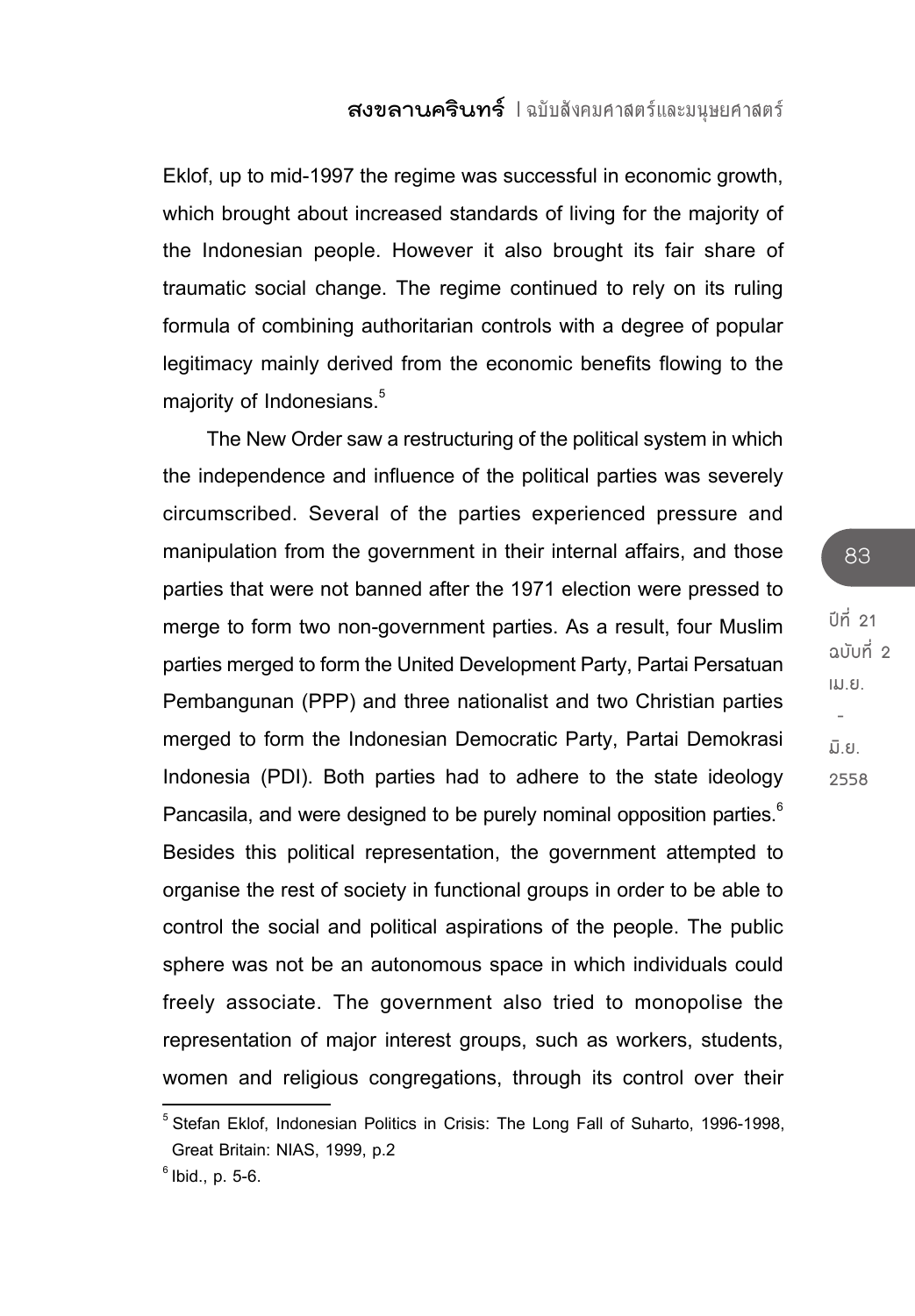respective interest organisations. Groups such as Korpri and Kadin were mentioned in the introduction as examples of this. The government initiated the formation of new organisations and sponsored those already existing, providing them with official recognition and funding. In exchange, the organisations were obliged to channel the government's policies and political aspirations to their members, and to give electoral support to Golkar<sup>7</sup>

In terms of political economy, the government controlled the parcelling out of economic favours. A huge number of petrol stations or oil distribution services, for instance, were provided by the government. This enabled it to build up a political economy where economic rewards were exchanged for political loyalty. Indonesia's economic rehabilitation thus served to stymie civil society. The recovery was worked out through foreign aid and investment, and through the oil boom of the earlier 1970s. The negative consequence of the economic miracle was that the central government gained control over most of the requisite funds. It could then patronise organisations which made up New Order 'civil society' and ignore those which were viewed as unwanted or anti-state.<sup>8</sup>

The rapid economic recovery of post-Sukarno Indonesia was thus achieved through trade-off between economic development and civil rights. This factor should not however obscure the achievements of Suharto in bringing a degree of prosperity to the nation. $9$  Hainsworth states that Suharto had good reason to be proud of Indonesia's achievements during the 30 years of his New Order administration,

**Vol. 21 No. 2 Apr. - Jun. 2015**

 $<sup>7</sup>$  Ibid., p. 7</sup>

<sup>8</sup> Ibid.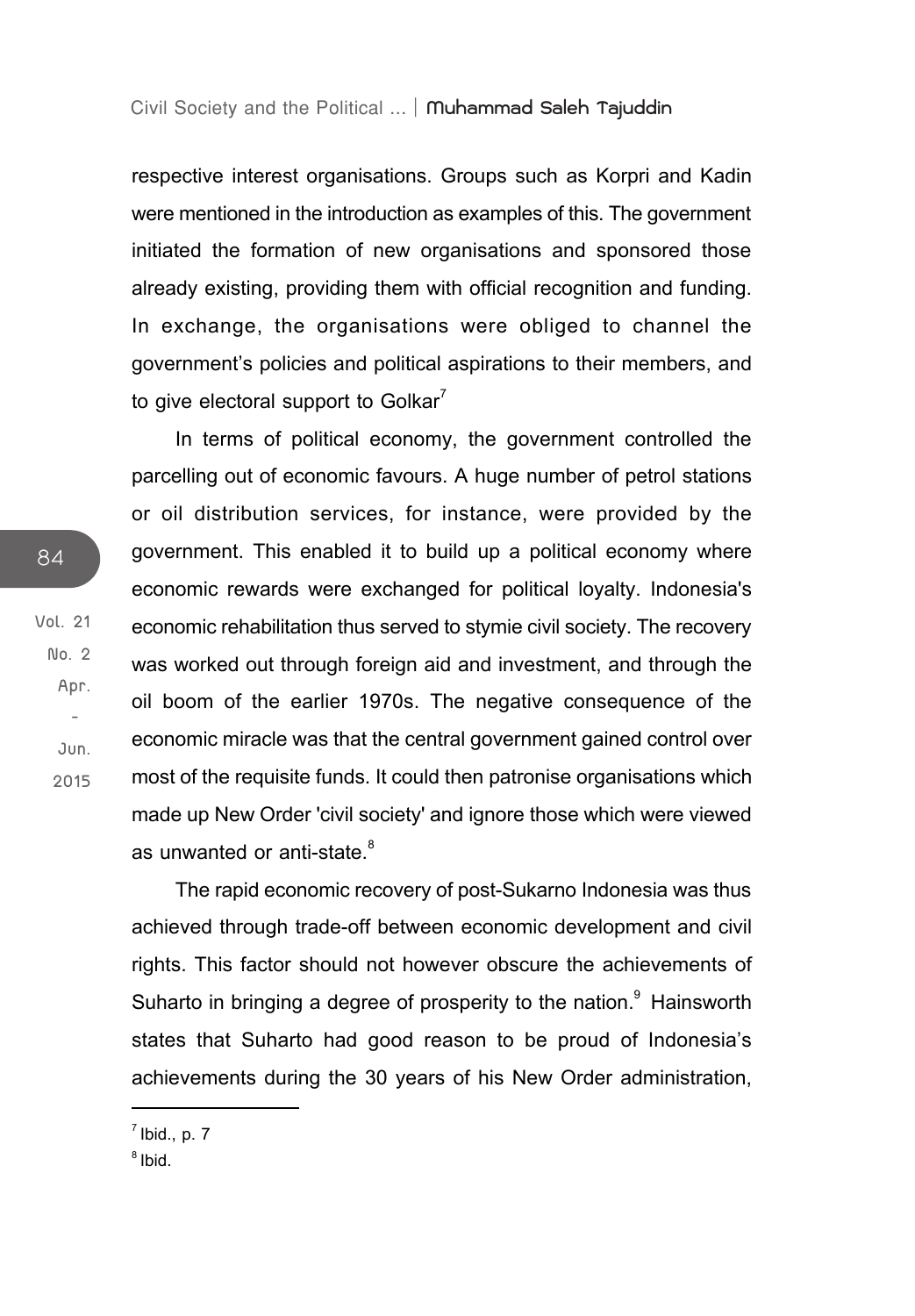particularly in comparison to the preceding 16 (1944-1965) years of political and economic chaos under Sukarno. There were several economic achievements under the New Order era. Population growth rates fell from 2.2 per cent in 1970 to 1.7 per cent in 1995 with the average real GDP growth rising above 6 per cent per annum in the same period. The percentage of population living below the poverty line was officially estimated to have declined from around 40 per cent in 1971 to a forecasted 11 per cent in 1997. Additionally there were improvements in a range of social indicators, such as a rise in literacy from around 20 per cent in 1960 to 84 per cent in 1997, and a drop in infant mortality from around 225 to 55 per 1.000. Virtual selfsufficiency in rice was achieved by the 1980s after being the world's largest importer of rice in the early 1960s. Finally, structural transformation involved the share of agriculture in the GDP decreasing from 45 per cent in 1970 to 18 per cent in 1995, with the share of industry and manufacturing rising from 29 per cent to 61 per cent during the same period. $10$ 

**ปีที่ 21 ฉบับที่ 2 เม.ย. - มิ.ย. 2558**

<sup>9</sup> Adam Schwarz, A Nation in Waiting Indonesia in he 1990s, NSW: Allen and Unwin, 1994, p. 50. Generally, Indonesia's economy had performed well since Suharto's ascendancy to power. The management of monetary resources encouraged investment and increased labour productivity. When combined with an oil boom this gave Indonesia an average rate of growth of more than 7 per cent from 1968 to 1981. However, annual growth decreased to 4.3 per cent between 1981 and 1988 due to the fall-off in oil revenues and the accumulated effect of government intervention. From 1989 to 1993 the economy again increased to almost 7 per cent annually

<sup>&</sup>lt;sup>10</sup> Goffrey B. Hainsworth, "Can Indonesia Escape Dualistic and Dichotomous Development? From Bonanza Rent-Seeking to Broad-Based Participation." In Indonesia After Suharto: Reformation and Reaction, ed. Drew Ducan and Timothy Lindsey, Melbourne: University of Victoria, 1999, pp. 30-31.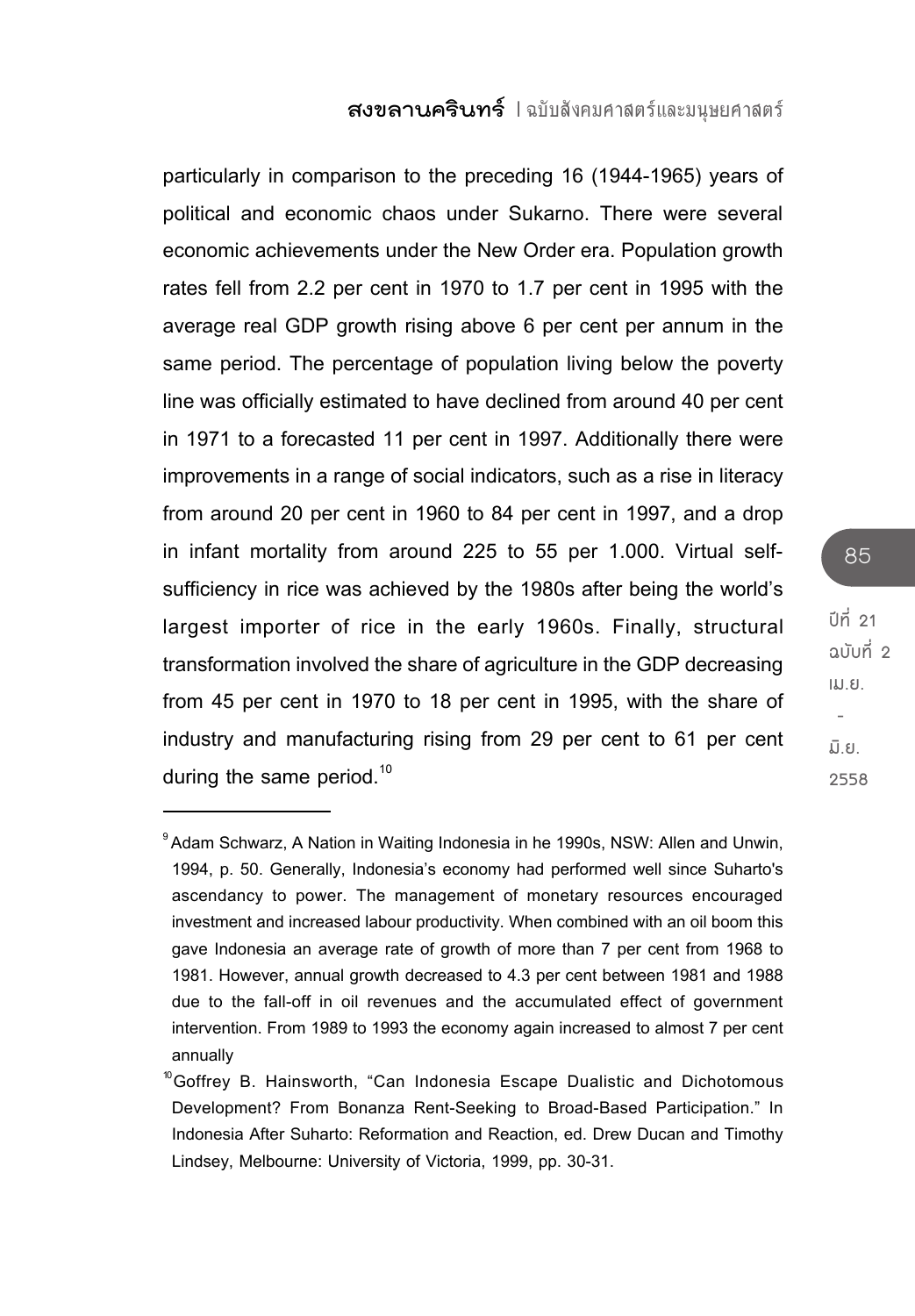However, all scholars agree that at the end of Suharto's government, the economic conditions in Indonesia dropped sharply. Corruption, collusion and nepotism (KKN) were some of the primary causes of the economic crisis which struck Indonesia in 1997. Even by the end of the 1980s, corruption and collusion had increased and thrived in this political economy. A huge amount of resentment became focused on President Suharto's blatant favouritism of his own relatives and his cronies. Beginning in the 1980s, several of Suharto's children began assembling vast conglomerates from the concessions handed to them from the president.<sup>11</sup> Anger towards such crony capitalism was one reason for the growth of civil society because it was seen as one possible way of voicing collective dissatisfaction with such corrupt practices.

Another important point in regard to the rise of civil society was the role of the Armed forces of the Republic of Indonesia (ABRI) in the New Order era. One of the major concerns in the New Order era was the role of the ABRI in the formulation and enforcement of the de-politicization strategy outlined above. According to Ramage the "ABRI as an institution is deeply imbued with a comprehensive ideological notion of itself and of the nation. That is, Indonesia as a

**Vol. 21 No. 2 Apr. - Jun. 2015**

 $11$  Eklof explains that Suharto's children were active in a wide range of economic fields. For example, Suharto's eldest daughter, Siti Hardiyanti Rukmana, held interests in telecommunications, agribusiness, road toll contraction and ship manufacturing. Suharto's second son, Bambang Triharmojo controlled the large Bimantara group, which was active in telecommunications, real estate, agribusiness, food retailing, construction and electronics. Meanwhile, Suharto's youngest son, Hutomo Mandala Putra (Tommy) had interests in shipping, agribusiness, petrochemicals and air travel. Indeed, in 1996 a presidential decree gave Tommy's company, P.T. Timor Putra National, the task of developing a national car. Ibid.,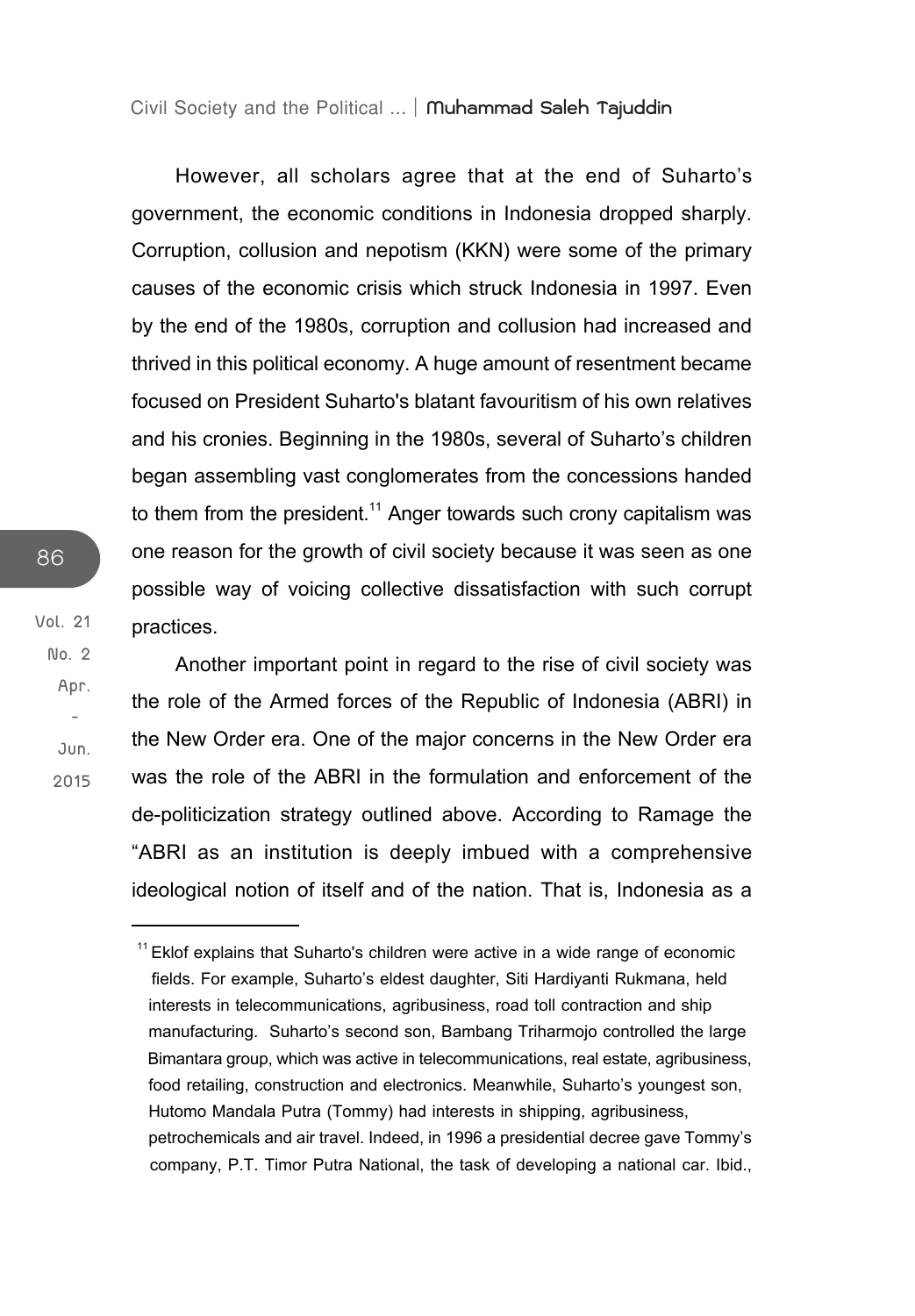Pancasila State is often defined by ABRI ideology."<sup>12</sup>. Any threat to the Pancasila (which political Islam was construed as representing) was dealt with firmly. The Tanjung Priok massacre of 1984 provided one of the most glaring instances of such ABRI suspicians of political Islam. When a 'petition of 50' was released to demand a government investigation into the affair, A.M. Fatwa, a prominent Muslim opposition politician, was detained by ABRI on suspicians of being behind the petition.<sup>13</sup> In 1985, A.M. Fatwa was condemned by a court of first instance in Jakarta and sentenced to 18 years in jail.<sup>14</sup>

According to Suryadinata, after the transferral of power from Sukarno to Suharto in March 1966, ABRI held a seminar to decide upon the social-economic and political role of the military in Indonesia. It was decided that the dual function (dwi fungsi) of ABRI should become a feature of Indonesian political life.<sup>15</sup> In 1969 the territory of Indonesia was divided into six regional commands in which each of the four services were integrated.<sup>16</sup> Rigid control by the military elite over the activities of the local military commanders and civilian administration was then established. As a result, the growing influence of the enemies of the military elite among the lower ranks could be

**ปีที่ 21 ฉบับที่ 2 เม.ย. -**

**มิ.ย. 2558**

<sup>&</sup>lt;sup>12</sup> Douglas E Ramage, "Pancasila Discourse in Suharto's Late New Order." InDemocracy in Indonesia 1950s and 1990s, ed. David Bourchier and John Legge, Clayton: Monash University Centre of Southeast Asian Studies, 1994, p. 163

 $13$  A group of Indonesian 'dissidents', which consisted of 50 members. They were always opposite to the government of New Order.

<sup>&</sup>lt;sup>14</sup> A.M. Fatwa, "Saya Tidak Sentimen kepada Pak Harto," Jakarta Magazine, No 373, August 28 – September 3, 1993, p. 26

<sup>&</sup>lt;sup>15</sup> Leo Survadinata, Interpreting Indonesia Politics, Singapore: Times Academic Press, 1998, p. 8.

 $16$  The police were separated from ABRI in 1998.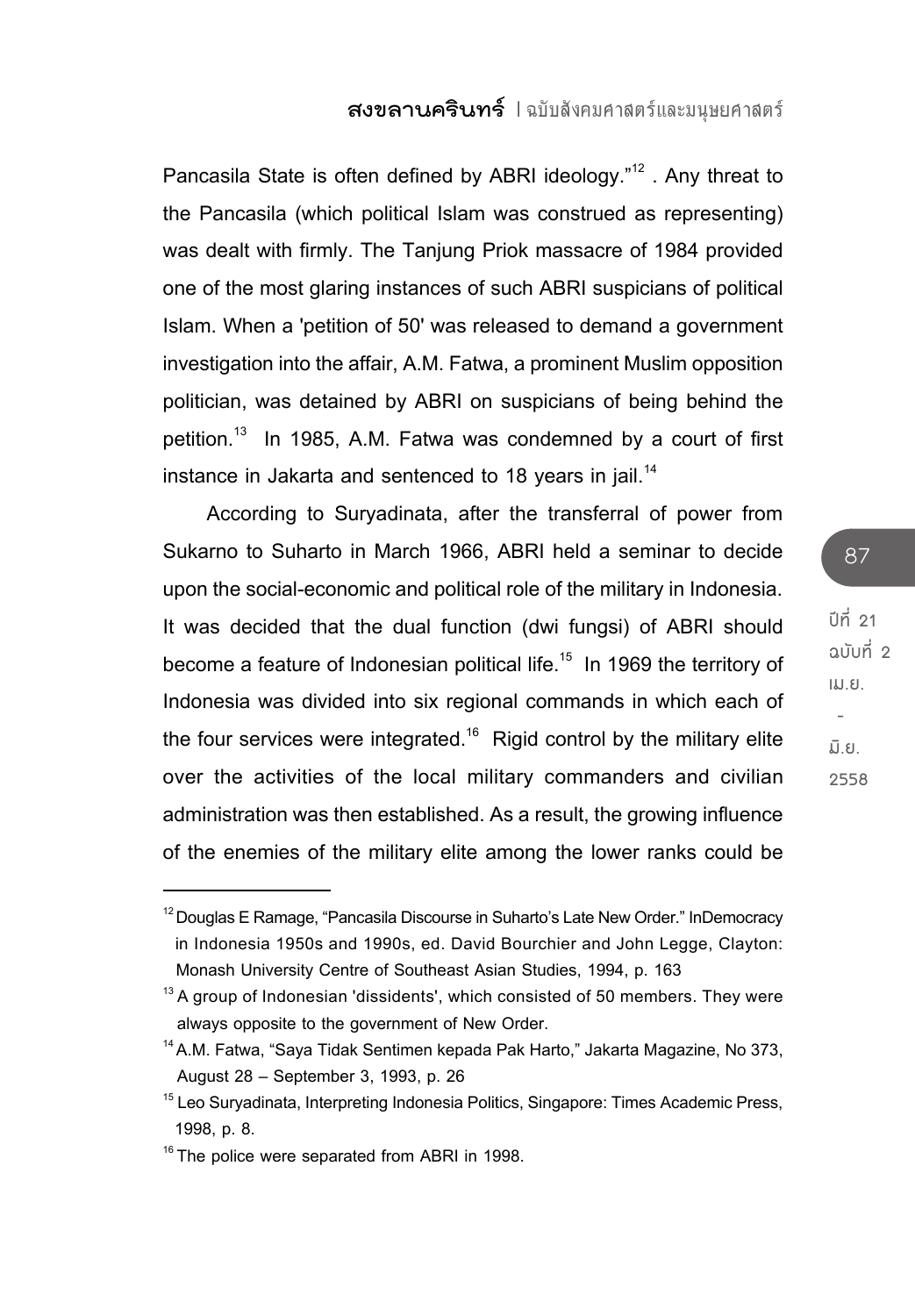curbed more effectively.<sup>17</sup> However such surveillance could be extended to the general populace and perceived enemies of the state. Such surveillance is obviously inimical to the notion of an autonomous public space. The participation of ABRI in a revised national discourse was one of the important factors in the rise of civil society towards the end of New Order era. Prior to this revision however, ABRI was the primary means of stifling the emergence of any effective civil society in Indonesia.

In Ramage's opinion, there are several reasons why ABRI participates in national discourse. Firstly, participation of ABRI in the integral discourse of Pancasila is a key factor in maintaining its ideological legitimacy. Integral is a military supported concept with roots in the Independence Investigating Committee debates of 1945 and is a significant component of the ABRI perspective.<sup>18</sup> Pancasila as an integrated ideology usually indicates a commitment to a concept of the state and society as an organic totality, which is not viewed in terms of individual rights, but in terms of social obligation. ABRI's obligation was not only in defending, but discursively defining the boundaries of permissible political behaviour in the Pancasila State.<sup>19</sup> Senior ABRI leaders have always dominated public discourse on the Pancasila. For example, the former Defence Minister Moerdani vowed to crush any attempts to replace the Pancasila state ideology with religious or ethnic ideologies both from Islam and Communism. Former

**Vol. 21 No. 2 Apr. - Jun. 2015**

 $17$  Erns Utrecht, The Military and the Elections in Indonesia After the 1971 Elections, ed. Oey Hong Lee, London: Oxford University Press, 1974, pp. 75-76.

<sup>&</sup>lt;sup>18</sup> It is also the same concept underlying GOLKAR.

<sup>&</sup>lt;sup>19</sup> Douglas E. Ramage, op. cit ., p. 164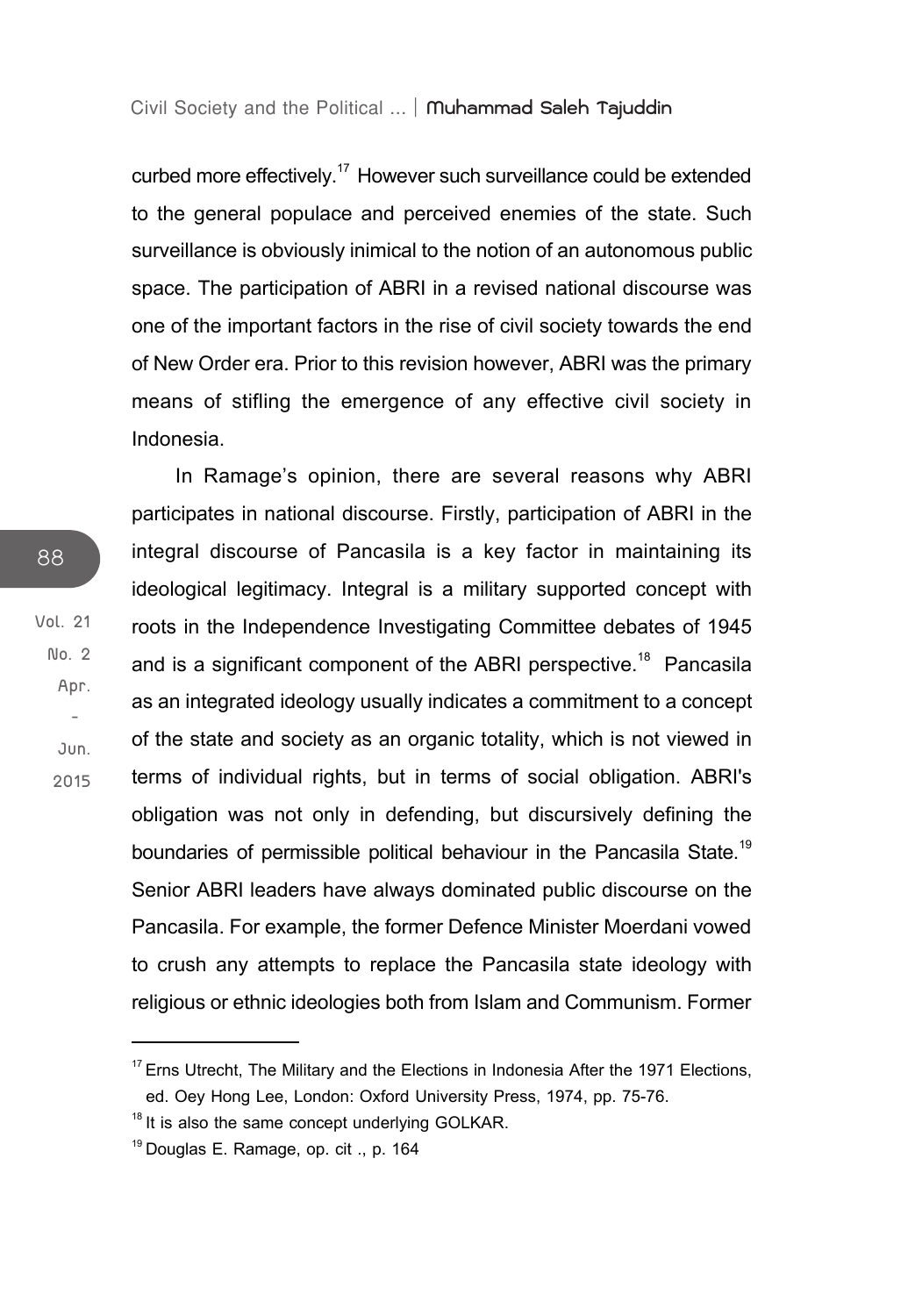Army Chief of Staff General Sudrajat and former social and Political Affairs chief Lt. Gen. Harsudiono Hartas both identified proponents of liberal democracy, western human rights and 'fundamental' Islam as threats to Pancasila and national unity. Hartas perceived ICMI as one such manifestation of an anti-Pancasila threat to the state.<sup>20</sup>

Civil society movements in Indonesia arose in opposition to the authoritarianism of the New Order and the domination of the ABRI over civil society. The continual abuses of coercive power in incidents such as Tanjung Priok, Palembang and Aceh undermined the legitimacy of ABRI in the eyes of the people. An increasingly selfconscious 'Muslim' faction within ABRI itself also opened up the institution to a bit of introspection.

There has been a tradition of parliamentary party politics in Indonesia, but for over thirty years it had been emasculated, first by Sukarno's Guided Democracy and then by the New Order's almost obsessive concerns for order. The Indonesian Parliament (DPR) became a little more than a cosmetic component of the New Order's all embracing concept of Pancasila Democracy. It was elected once every five years, but with no power to table legislation, only the duty to pass executive decisions. $21$ 

In contrast to Sukarno's 'politics as commander' dogma, economic development under the New Order took precedence over political development. Sukarno's preference for revolutionary action over economic stability affected contemporary perceptions of the earlier

**ปีที่ 21 ฉบับที่ 2 เม.ย.**

89

 **-**

 $20$  Ihid.

<sup>&</sup>lt;sup>21</sup> Michael R. J. Vatikiotis. "Party and Parliamentary Politics 1987-1993." In David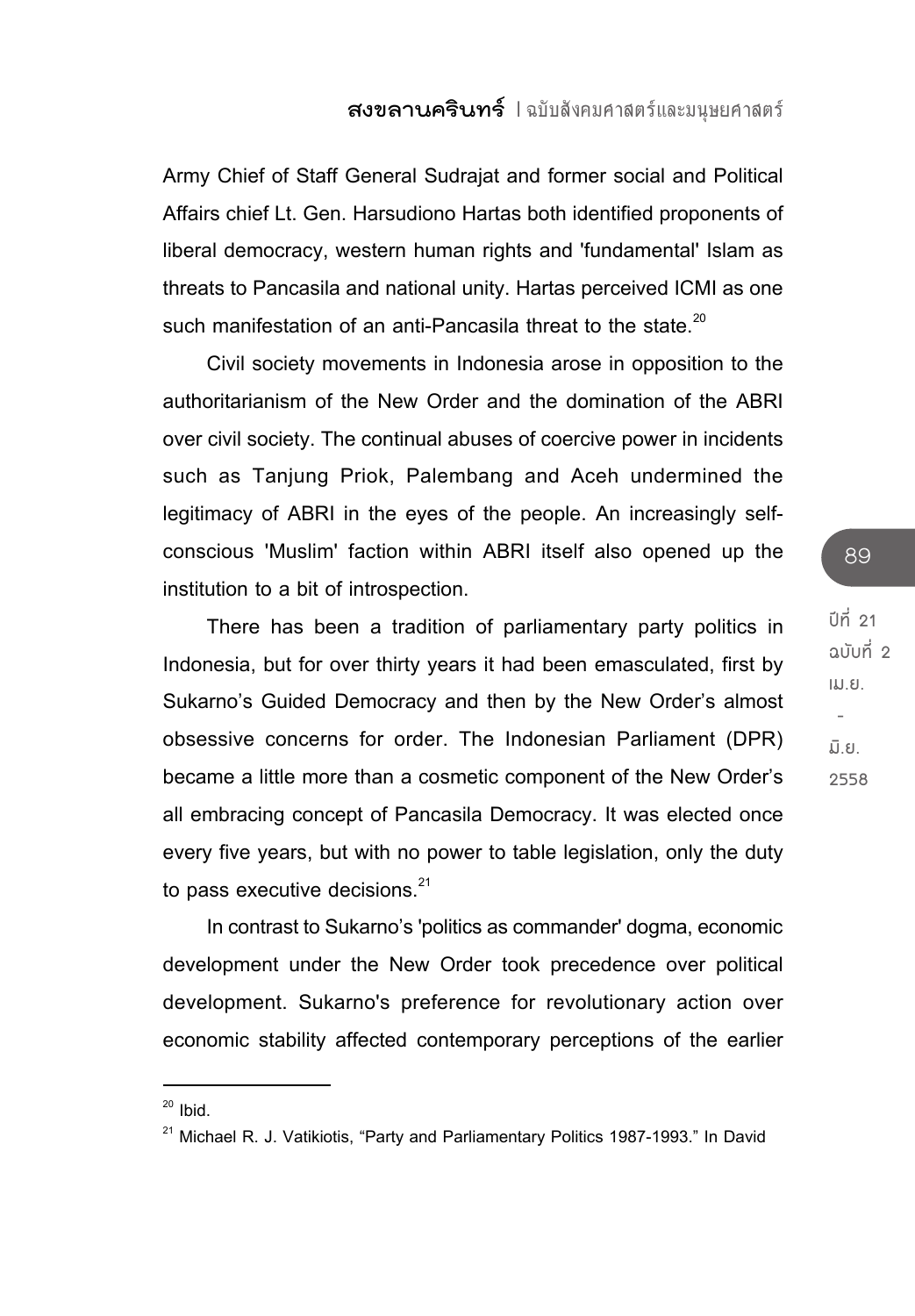period of Constitutional Democracy in the 1950s. Despite twenty-five years of political sterility, many intellectuals continued to view the Constitutional Democracy period as one of interminable political chaos.<sup>22</sup> This affected their views of the political parties and their role in civil society. Whilst liberal democracy allowed the flourishing of civil society, a lack of constraints led to a chaotic situation which compromised the integrity of the state itself amongst other things. Again, the Hegelian fear of the 'anarchy' that an unfettered civil society could produce was evident in these concerns. The 'order' of the Suharto was seen as a necessary evil in many respects by intellectual elites. The 'shutting down' of civil society was accomplished by various means.

The first step came when Suharto was elected as full president by the Provisional People's Consultative Assembly (MPRS) in 1968. The price was the increasing domination of the military politics. $^{23}$ The second phase was related to the quest of legitimacy for President Suharto. The upper house or MPRS $^{24}$  decided that the government should hold elections in 1968. After fierce public debates on an election bill, particularly in relation to the establishment of a district or proportional system, the government finally chose a proportional system modified to limit the number of parties and to allow parties to propose candidates for parliament who represented the regions. The government then decided to turn the functional groups organisation

**No. 2 Apr. - Jun. 2015**

**Vol. 21**

 $^{22}$  Ibid., p. 237

 $23$  Ichlasul Amal, "The Dilemmas of Decentralisation and Democratisation." In David Bourchier and John Legge,op.cit. p. 216

<sup>&</sup>lt;sup>24</sup> MPRS (Majelis Permusyawaratan Rakyat Smentara) is Provisional People's Consultative Council. This council was implemented in Indonesia in 1965, which headed by M. Natsir.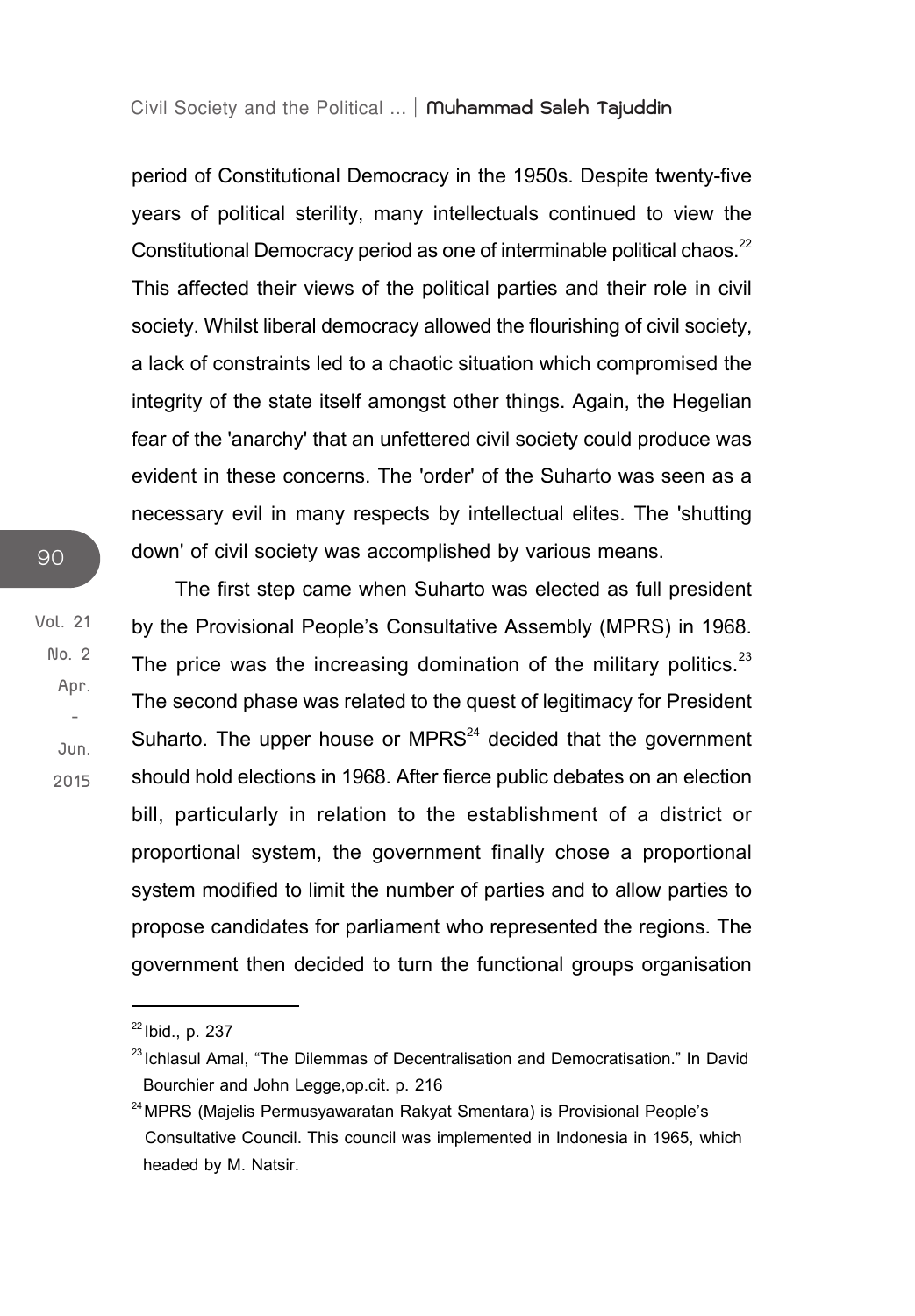91

**ปีที่ 21 ฉบับที่ 2 เม.ย. - มิ.ย. 2558**

Golkar into a government party. Golkar was backed-up by two essential elements of the New Government, the military and government bureaucracy. It achieved a landslide victory winning with 62.8 percent of the votes in 1971. This victory not only enhanced President Suharto's legitimacy but it had also involved civil servants directly in politics. $25$ 

Following the 1971 election the role of political parties was curtailed even further by the government. It designed a 'floating mass' system as a way of diverting attempts at democratisation. The idea of a 'floating mass' ensured that the hierarchical command of the New Order government would reach into the village through Golkar (technically not a political party), and affiliated institutions such as the bureaucracy and the military. Political party activity (PPP, PDI) was restricted to the district level, giving them no access to the people at sub-distrct and village level. $^{26}$  However, the government remained committed to a democratic veneer by which it could legitimate its dominant position. The elections of 1977, 1982, and 1987 were intended to preserve this democratic fiction and the results were in most respects similar to the election of 1971.<sup>27</sup>

The evaluation of democracy in Indonesia has generally been based on the analysis of domestic political conditions, but the present era of globalisation has brought new ideas and political attitudes. During the period of 1989-1999 Suharto and other political leaders embraced the idea of keterbukaan or "openness", relaxing restrictions

 $25$  Ibid

<sup>&</sup>lt;sup>26</sup> See Michael Van Langenberg, "Analysing Indonesia's New Order State: A Keywords Approach." In RIMA: Review of Indonesian and Malaysian Affairs, Vol 20 (No 2), Sydney: The University of Sydney, Summer 1986, p. 9.

 $27$  Ibid., p. 218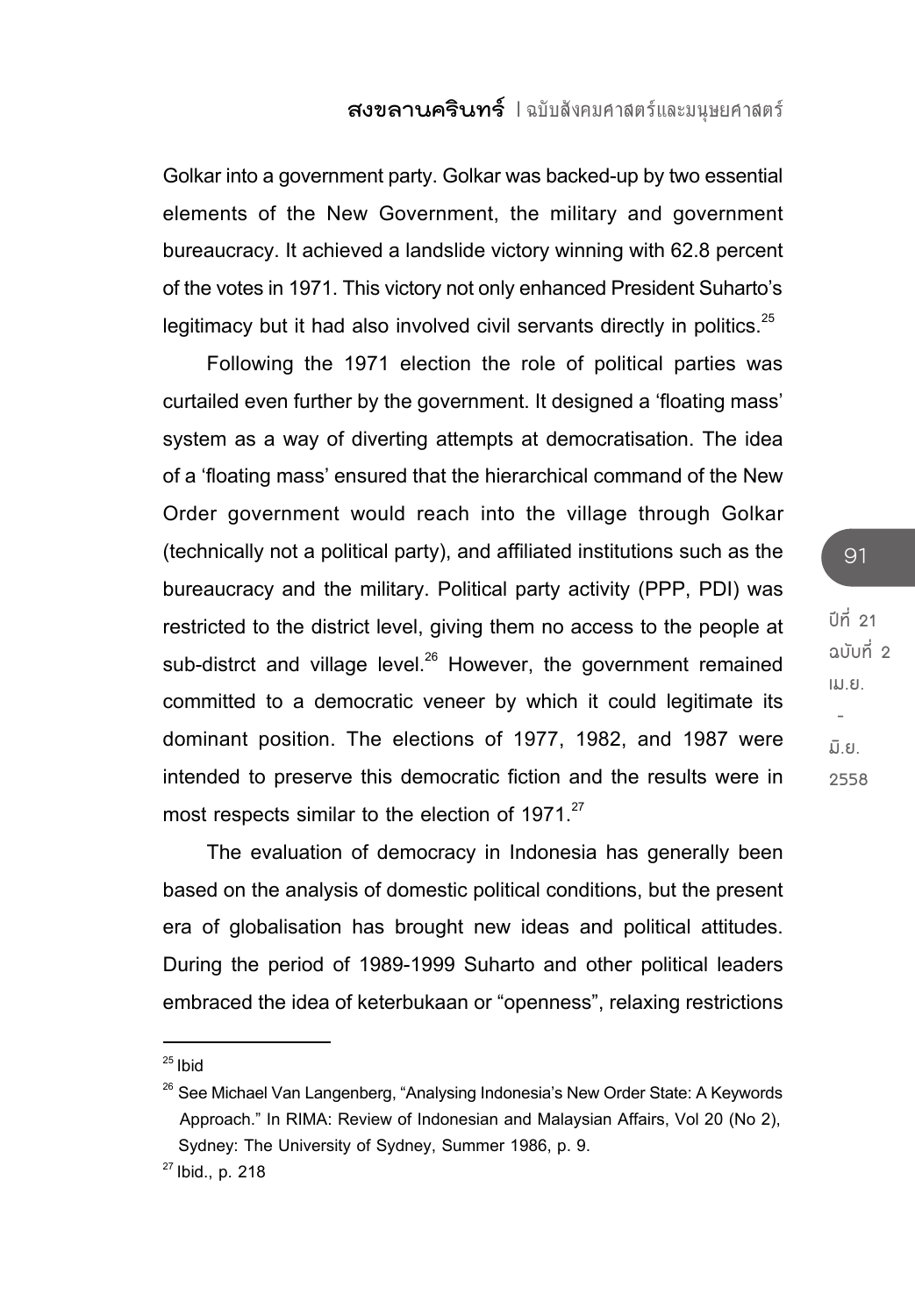on demonstrations and censorship of the press. The period saw various controversial topics such as human rights abuses move into public discourse and dissidents such as A.M. Fatwa were released from prison. ICMI was one body which took up this topic as will be discussed later. Despite criticism from dissidents that this was a sham, Amal argues that the regime's efforts were genuine. Even the Armed Forces confined themselves to a non-partisan role during the 1992 election campaign and public debates were allowed concerning the limitation of presidential incumbency and the national leadership succession.<sup>28</sup> The period of openness came to an end in 1994 when Suharto sensed the danger in offering greater political freedoms to the populace. However the cat had been let out of the bag. Attempts to reassert state authority through a combination of the carrot and the stick in subsequent years only provided more incentive for the expansion of public discourse and the development of civil society organisations.

 **Jun. 2015**

92

**Vol. 21 No. 2 Apr. -** 

# **Reformation and Its Impact on civil society**

The diverse groups that coalesced into the reform movement under the New Order played an important role in the post-Suharto political order. However, their diversity is more a weakness rather than strength. After three decades of forced de-politicization, no organised alternative to the ruling party existed in 1997. These groups shared no national agenda other than a desire to see Suharto leave office, to eradicate corruption and to reform the laws that have crippled political organisation. Again, an important cleavage was that between modernist and traditionalist streams of Islam. The two most important

<sup>28</sup> Ibid., p. 220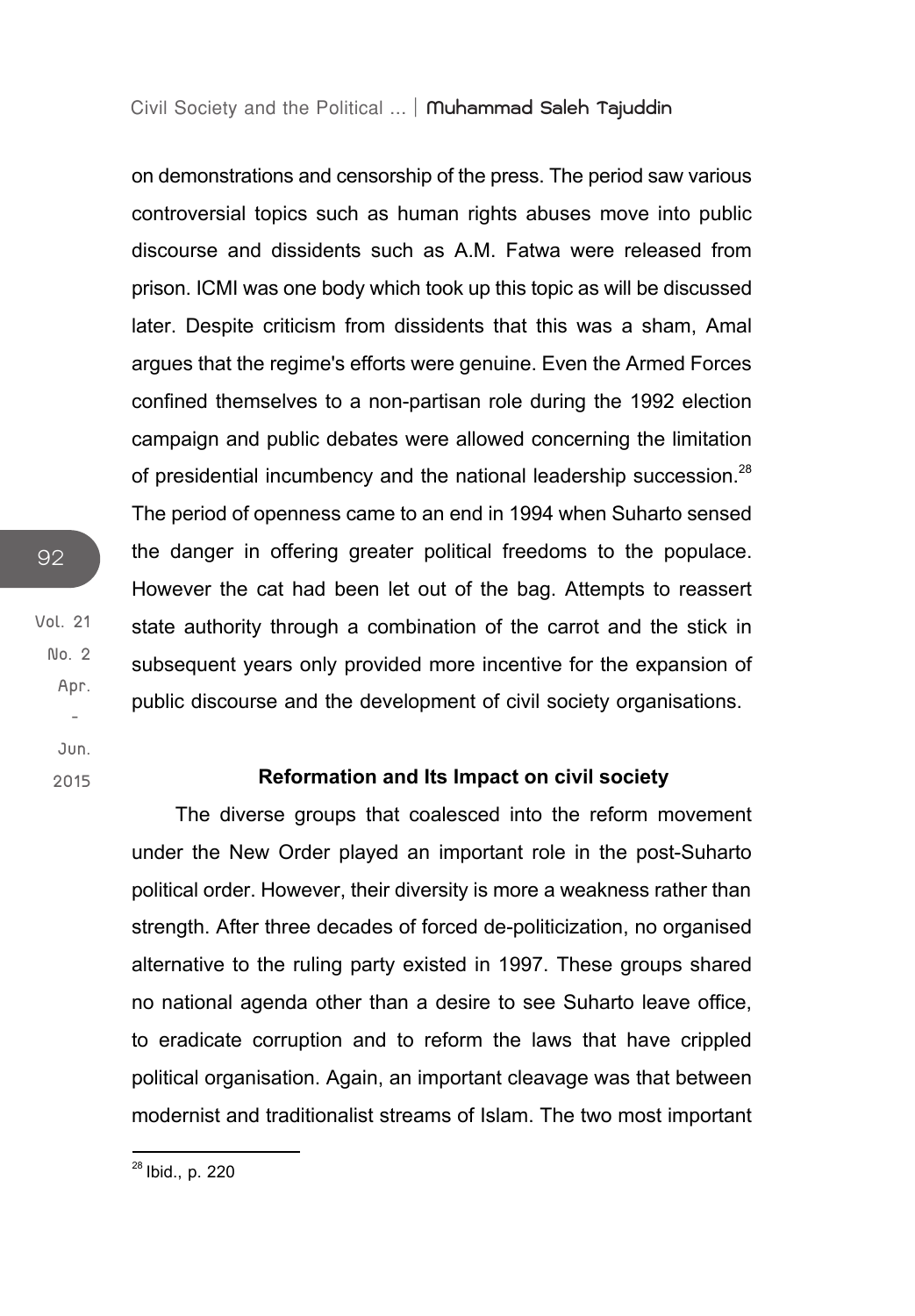figures in these two camps were Amien Rais and Abdurrahman Wahid.

Amien Rais fell out with the group due to its relation to the Suharto regime and went on to become a leading figure in the anti-Suharto reform movement. Likewise, Abdurrahman Wahid, a former chairman of the Nahdlatul Ulama, dissented from the New Order, though in a less confrontational manner. Rais, the outspoken leader of the mainly urban Muslim organisation Muhammadiyah, was the key in drawing Muslim support for the pro-democracy movement in 1998. However, possibly more significant was Wahid's mid-May call for a speedy, peaceful presidential succession. Some leaders within the NU, a nationwide organisation that draws its strength from high-profile clerics and rural Islamic boarding schools, have been close to the ruling Golkar party. Their decision to reserve this attitude came from its grassroots, with regional NU branches making a strong pitch for change.29 Islamic clamour also rose from the Islamic Students' Association, an organisation with a history of activism and strong ties to the elite. Groups with more militant reputations, such as Dewan Dakwah Islamiyah, the World for Muslim Solidarity, also raised their voice. The reaction to the major crisis showed a split in Islamic reformist groups.

On the 19th of May 1998, Suharto announced that there would be new presidential elections that he would not run. NU Chairman Abdurrahman Wahid at that time, wheelchair-bound after stroke, appeared alongside Suharto, and said afterward that the demonstrations should cease. Rais's reaction could not have provided a bigger

**ปีที่ 21 ฉบับที่ 2 เม.ย. - มิ.ย. 2558**

<sup>&</sup>lt;sup>29</sup> http://qlobal.umi.com/pqdweb?TS Margot Cohen, Far Eastern Economic Review, Hong Kong, 28 May 1998, p. 2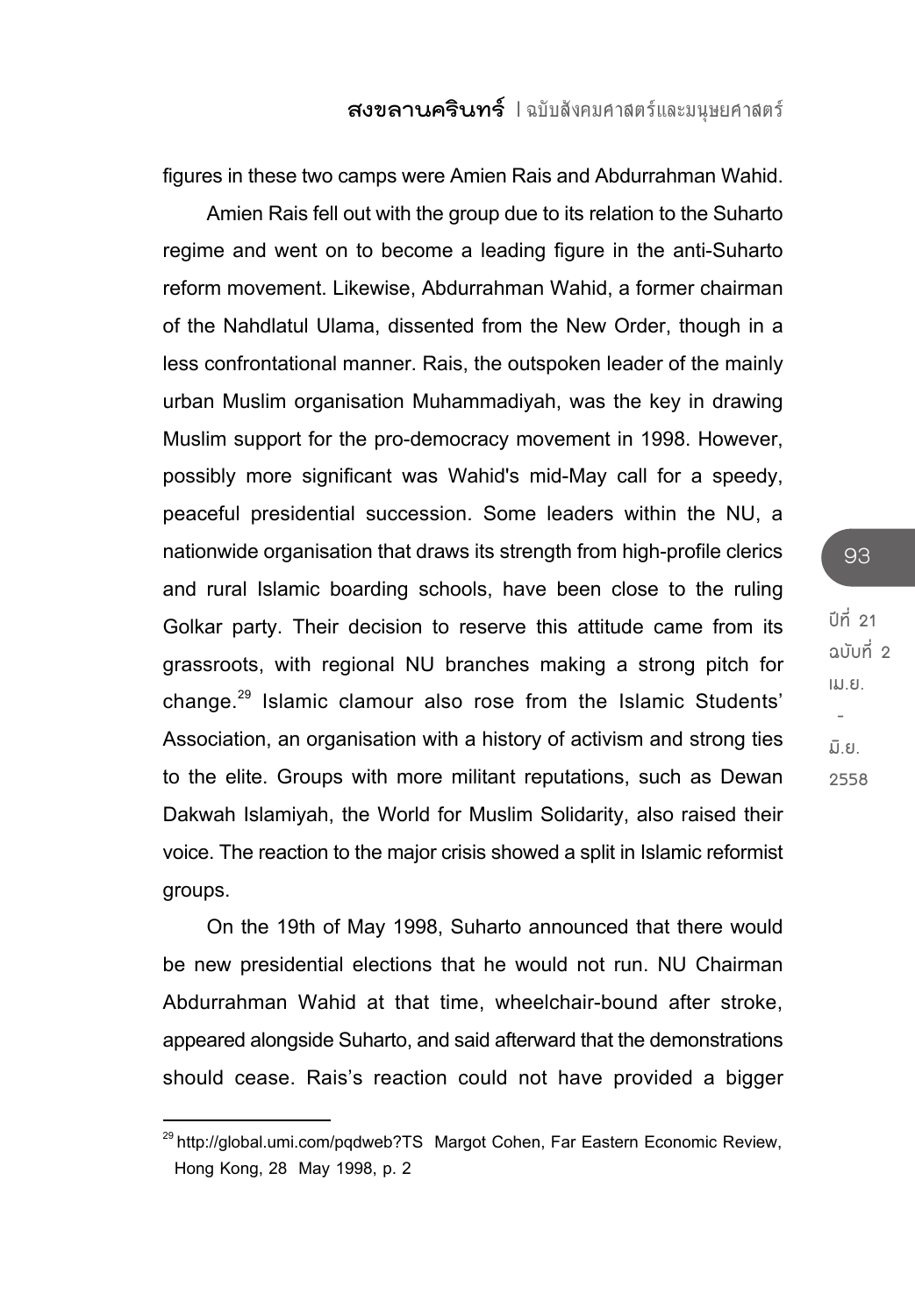contrast. Accusing the president of stalling, he reiterated his call for one million faithful to take to the streets the following day. Even in the week leading up to Suharto's announcement, the growing opposition was evident. Three distinct pro-democracy bodies sprang up in Jakarta; the 'People's Council', the 'Indonesian Working Forum', and the 'National Reform Movement Presidium'. Moreover, intellectuals, community activists, former government officials and retired military personnel embraced these groups. However, the launching of the 50-plus-member Peoples' Council (petisi 50), which is grouped around Rais, was marred by disclaimers from some who said they had not actually signed on. $30$ 

The confusion within NU during Wahid's absence and the internal opposition to his erratic tendencies had contributed to Nahdlatul Ulama's passivity during the final weeks of Suharto's rule. However, it is unlikely that NU would have taken a different stand had it been more solid. Since the beginning of the crisis, NU's policy had been continued commitment to Suharto and the military, and it was possible that only Wahid's sickness prevented him from further damaging his reputation within the pro-democracy movement. On May 15, the day of Suharto's return, NU Headquarters issued a statement welcoming the president's preparedness to step down, even though at that stage the matter had already been clarified by Minister by Ali Alatas. A few days earlier Said Agil, an NU spokesman, had announced that NU was preparing its own proposals for political reform, but at that time

94

**Vol. 21 No. 2 Apr. - Jun. 2015**

 $30$  Ibid.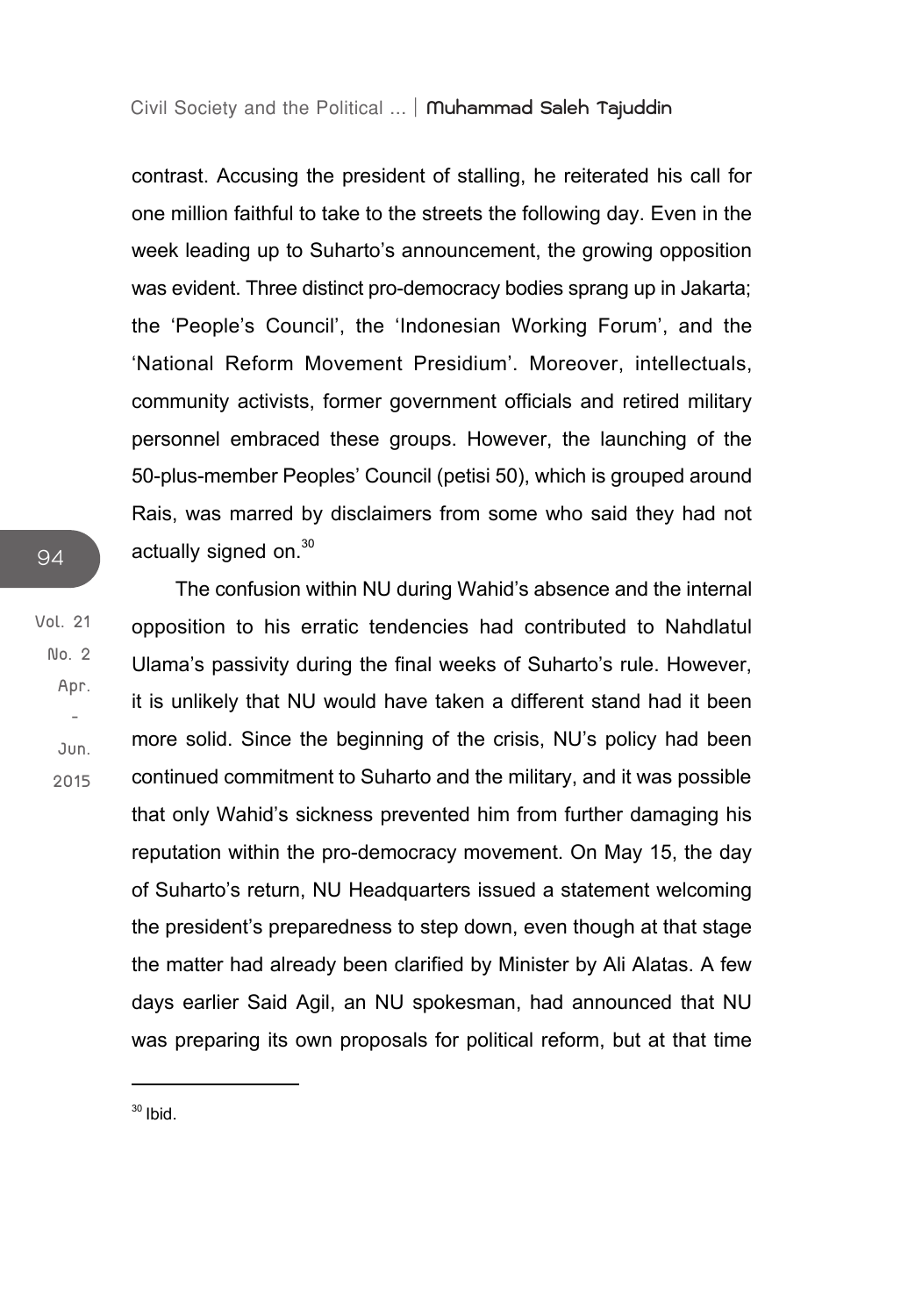the demand for Suharto's resignation was not yet mentioned. $31$ 

In his last days as president, Suharto attempted to reactivate NU's loyalty towards his regime. Suharto was aware that NU disliked both Rais and the prospect of a Habibie presidency. On May 19, Suharto asked a number of Muslim leaders to come to the palace, including Abdurrahman Wahid, Ahma Bagdja, Ma'ruf Amin, Ali Yafie and Ilyas Ruchiat from NU, and only two from the Muhammadiyah. Suharto had arranged the meeting after consultation with the prominent NU intellectual Nurcholis Madjid on the previous evening. Suharto agreed with Madjid that he would step down as soon as possible after general elections were held. During the meeting, Madjid emphasised that reform meant nothing else than Suharto's immediate resignation. Hearing this, Wahid was surprised that Madjid wanted the president's dismissal. Even though none of the participants agreed to join the reform committee outlined by Suharto, Wahid later told the press that he believed Suharto's plan was the best solution that the country could  $expect.<sup>32</sup>$ 

It seemed that Suharto's attempt to split the Muslim community along the lines of their traditional rivalries had succeeded, although too late. On the following day, the leaders of parliament and key figures of his cabinet deserted him. The efforts to convince opposition leaders to sit in the reform committee proposed by Suharto failed. In the evening of Wednesday May 20, Suharto decided to hand over his mandate to Vice President B.J. Habibie.

95

**ปีที่ 21 ฉบับที่ 2 เม.ย. - มิ.ย. 2558**

<sup>&</sup>lt;sup>31</sup> Geoff Forrester and R.J.Mav (ed), The Fall of Suharto, Bathurst: Crawford House Publishing, 1998, pp. 193-194

 $32$  bid., p. 194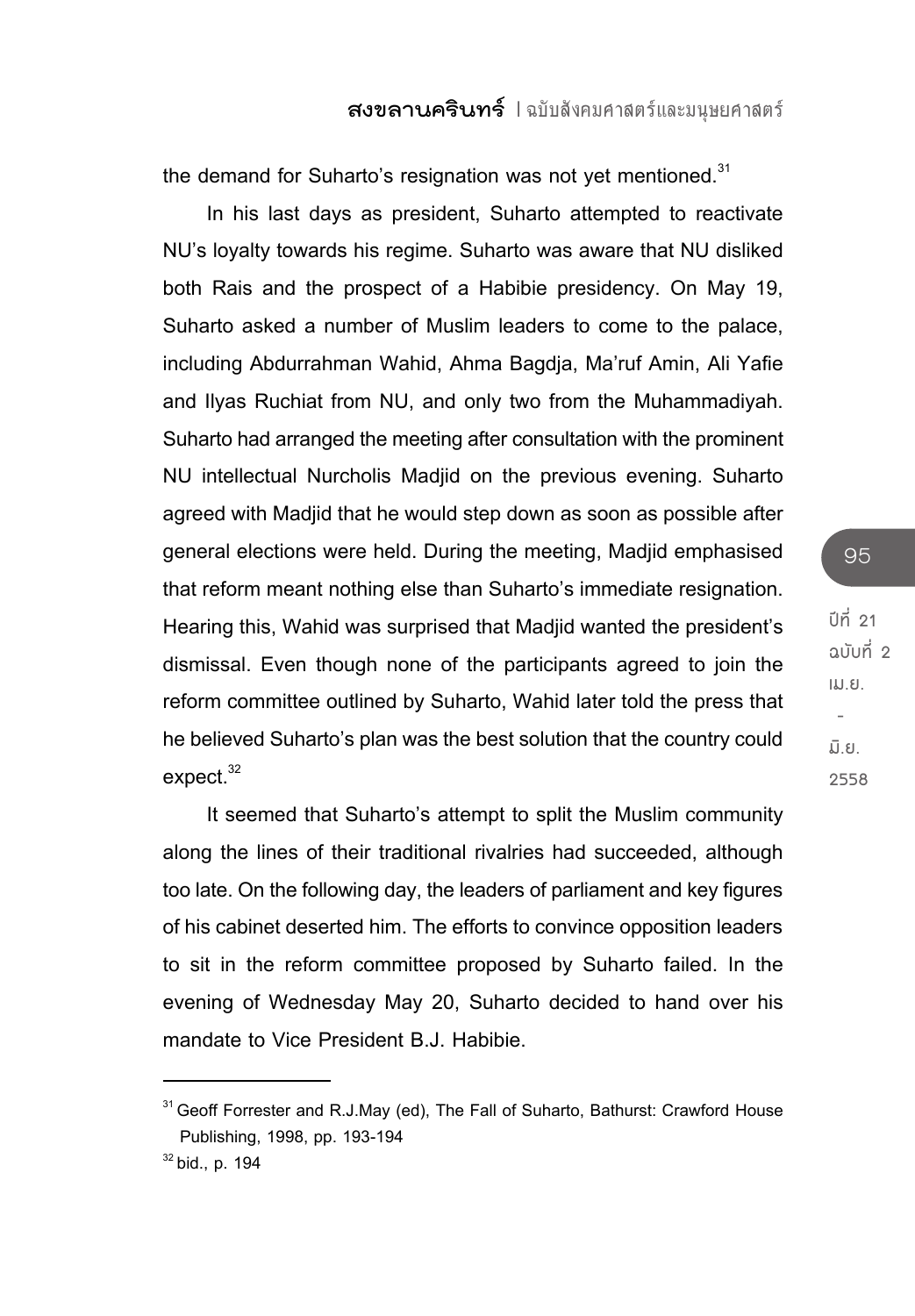# **Conclusion**

Based on the explaination above, it is clear that civil society and the political condition in Indonesia is change from authoritarianism of the New Order Era to democratic condition of Reformation Era. The change was caused by the emergence of civil society movement in Indonesia. The most important element in the rise of civil society movements in Indonesia was the authoritarianism of the New Order Era (1966-1997). The regime was successful in economic growth, which brought about increased standards of living for the majority of the Indonesian people. However it also brought its fair share of traumatic social change. The New Order saw a restructuring of the political system in which the independence and influence of the political parties was severely circumscribed. The government was also attempted to organise the rest of society in functional groups in order to be able to control the social and political aspirations of the people. The public sphere was not be an autonomous space in which individuals could freely associate. The second important aspect of the rise of civil society in Indonesia at the end of Suharto's government was the economic conditions that was dropped sharply. Corruption, collusion and nepotism were some of the primary causes of the economic crisis which struck Indonesia in 1997. The third important aspect that increase the civil society movement in Indonesia was the role of the Armed forces of the Republic of Indonesia in the New Order era. Civil society movements in Indonesia arose in opposition to the authoritarianism of the New Order and the domination of the Armed forced over civil society. Onother important aspect for the rise of civil

**No. 2 Apr. - Jun. 2015**

**Vol. 21**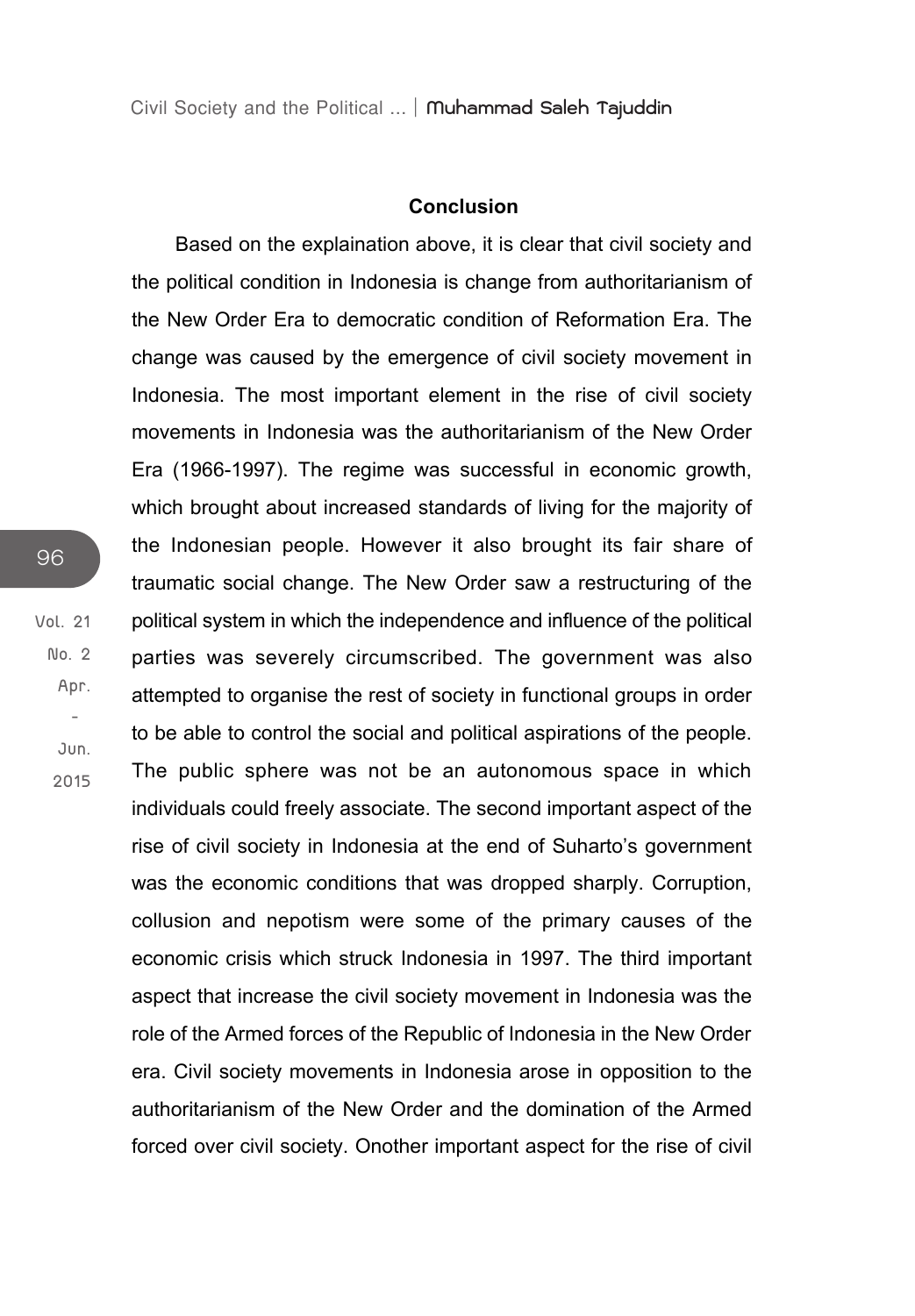society movement in Indonesia was Islam. The government of Suharto was long concerned with the latent political power of Islam. Therefore the government produced many policies that harmed Islamic interests. As a result, the 1980s were characterised by Muslims as a period of "Islam phobia" where even Muslims were afraid to be too overtly 'Islamic'. However, during the period of 1989-1999 Suharto and other political leaders embraced the idea of keterbukaan or "openness", relaxing restrictions on demonstrations and censorship of the press. In 1997, the economic crisis in Indonesia caused the rise civil society movement as the accumulation of autoritiarism of New Order era, corruption, armed domination, and Islam phobia.

## **References**

- A.M. Fatwa (1993) "Saya Tidak Sentimen Kepada Pak Harto," **Jakarta Magazine,** No 373, August 28 – September 3.
- Amal, Ichlasul (1994). "The Dilemmas of Decentralisation and Democratisation." In (ed. David Bourchier and John Legge), Australia: Centre of Southeast Asian Studies, 1994.
- Eklof, Stefan (1999). **Indonesian Politics in Crisis: The Long Fall of Suharto, 1996-1998,** Great Britain: NIAS.
- Gidden,. Anthony (1984). **The Constitution of Society: Outline of the Theory of Structuration.** University of California Press.
- Geoff Forrester and R.J.May (ed), **The Fall of Suharto,** Bathurst: Crawford House Publishing, 1998.
- Hainsworth, Goffrey B. (1999). "Can Indonesia Escape Dualistic and Dichotomous Development? From Bonanza Rent-Seeking to Broad-Based Participation." **In Indonesia After Suharto:**

### 97

**ปีที่ 21 ฉบับที่ 2 เม.ย. - มิ.ย. 2558**